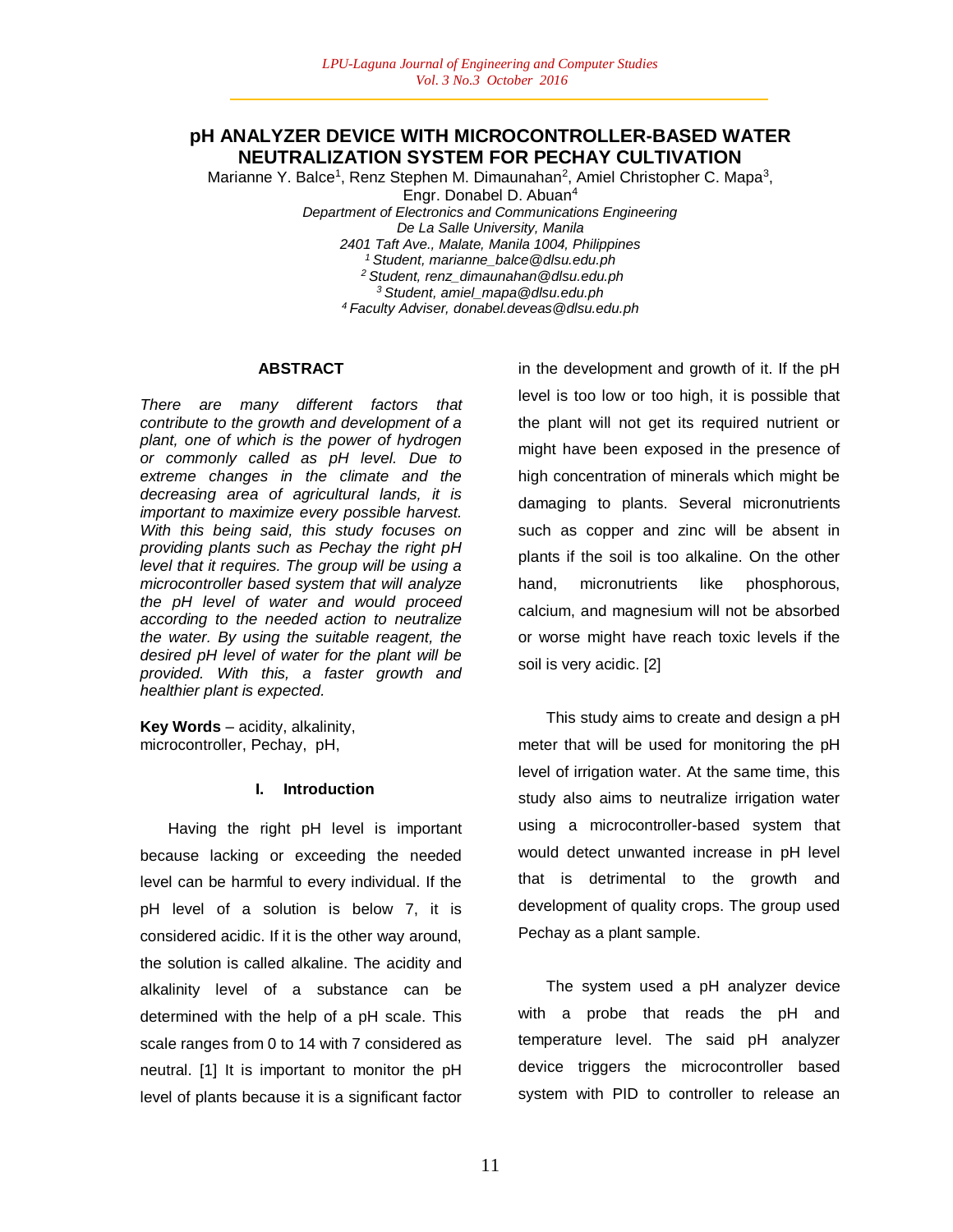accurate amount of neutralizing agent that is proportional to the amount of water being tested in the system once an increase or decrease of pH level is detected. The neutralized water should have a pH level around 5.4-6.7 because it is the ideal range in growing a Pechay. [3]

### **II. Equation**

#### A. Nernst Equation

In using a pH electrode, one will obtain a voltage (typically in millivolts) value that will later be converted into a pH value. In doing so, anything that affects the voltage values taken by the probe will affect the end result. Following the Nernst Equation, voltage is affected by temperature by decreasing the total potential taken by the electrode. The second term of the right side of the equation where temperature is included is taken as the Nernst slope. An ideal electrode will project that increasing the temperature will also increase the Nernst slope. This will then lower the total potential where pH is to be taken.

$$
E = E^0 - 2.3 \left(\frac{RT}{nF}\right) \log a_H^+ \tag{1}
$$

The electrode membrane, which is in direct contact with the sampling water, is also affected by temperature. This is the physical effect of temperature to the pH electrode. It was found out that as the temperature increases, the surrounding membrane of the glass portion of the electrode decreases. This results to a slower response once the temperature is brought back to an ideal or preferred room temperature. Knowing this

effect, the electrode may be rendered unusable when introduced to extreme temperatures. It is ideal, similar with the application done in this project, that the water sample would be around room temperature.

#### B. Steinhart-Hart Equation

$$
\frac{1}{r} = A + B \ln R + C[\ln R]^3 \tag{2}
$$

The Steinhart-Hart is a method for modeling thermistor temperatures easily and more precisely. The T stands for temperature in Kelvin while the R stands for resistance in Ohms. To get the resistance, this formula is used:  $R = 10K \left[ \left( \frac{IV}{W_{max}} \right) - 1 \right]$  On the other hand, A,B, and C are the Steinhart-Hart coefficients that vary depending on the type of temperature range being tested and the kind of thermistor, usually the model, is being used. This equation is used to calculate the resistance of a thermistor as a function of temperature with high accuracy. The narrower the temperature range, the more accurate the resistance calculation will be. [4]





**Figure 1 General Block Diagram of the Water Treatment System**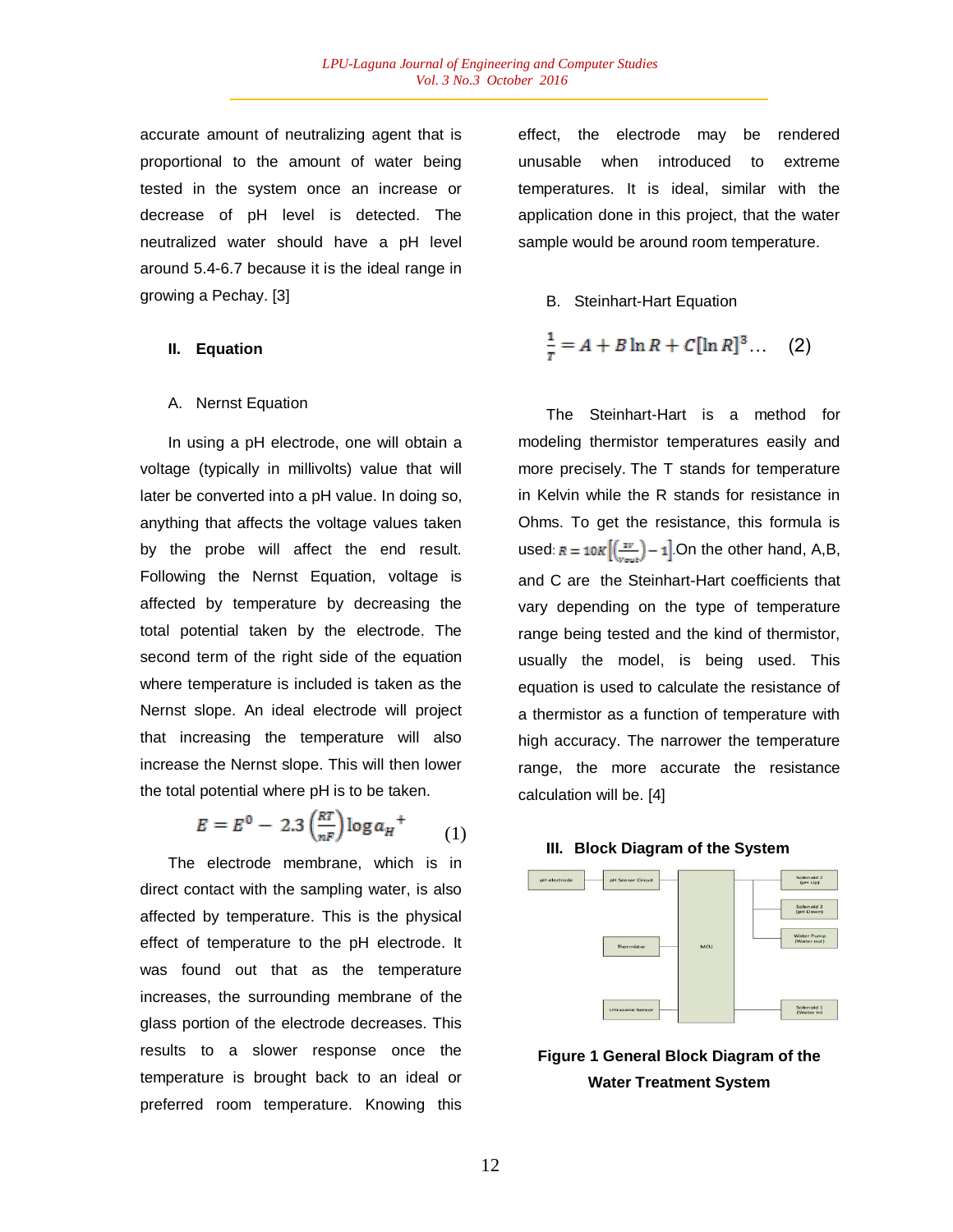The proposed project, a water treatment system, involves manipulating different variables present in a water sample. In doing so, there will be a setup that includes a tank that will hold the water sample, a probe that will determine the pH level of the water sample, and a digital meter that can display the probe's findings in numeric figures.

The project revolves around the microcontroller to be used that will do the chemical content regulating. A pH level sensitive probe will determine and indicate the amount of certain compounds present in the water. With the reading taken by the probe, the microcontroller allows selected chemical agents to be released into the water sample. This will make sure that the pH level of the water is favorable in agricultural conditions.

The water tank features an inflow and an outflow valve which will regulate the amount of water to be treated at a given instance. Although the valves will not be a main component of the project, this is to be noted as a means of making sure that a certain amount of water can be sampled taken from an open source such as a river.

#### **IV. Flowchart**





# **Figure 2 Flowchart of the Water Treatment System**

The system begins with water filling up the tank. While in this stage, the pH up, pH down, and water out are expected to be turned off. Water in will remain on until the water level reaches the range of 10 to 12 cm. Once the water level inside the tank is sufficient already and water in is already low, the pH adjustment will take place. If the pH level is greater than 6.7, pH down will turn high. Otherwise, the system will check if the pH is less than 5.4. The pH up will turn high if the pH level is below 4.5. The system will repeat the steps in pH adjustment until it reaches the desired pH level. The pH up and pH down will eventually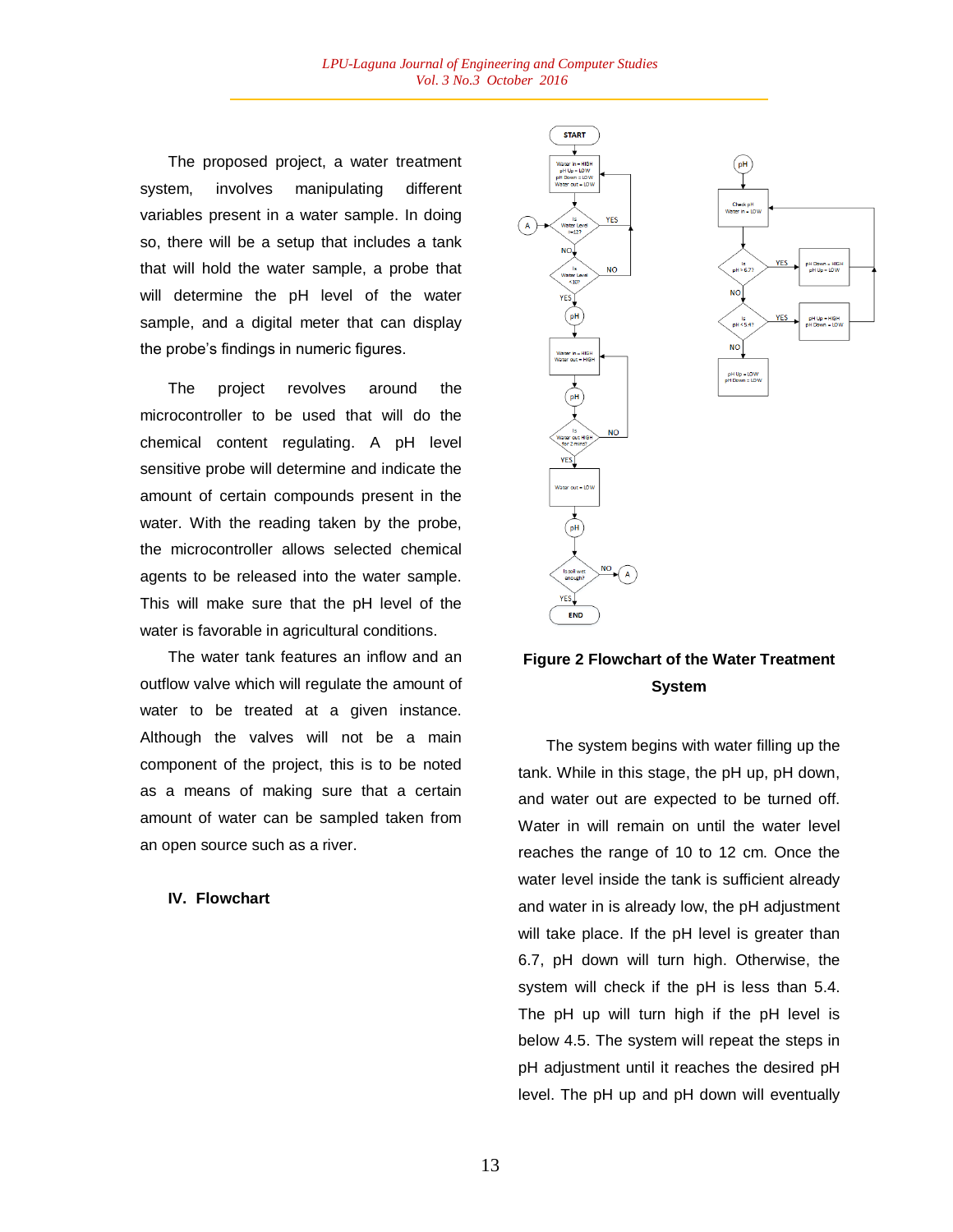be low and the water out will be high once it met the said conditions. If the water out is high for 2 minutes, it will stop for a while and will again proceed to pH adjustment to check if the water inside the tank is still within the desired pH level. The process will only end if the soil inside the plant box obtains its required soil moisture.

### **V. Results and Discussion**

A. Water Out

#### **Table 1 Summary of Water Out Testing**

|                |     | WATER OUT FLOW RATE |
|----------------|-----|---------------------|
| TIME (secs)    | mL  | L/min               |
| 5              | 150 | 1.8                 |
| 10             | 300 | 1.8                 |
| 15             | 480 | 1.92                |
| 20             | 600 | 1.8                 |
| 25             | 700 | 1.68                |
| 30             | 800 | 1.6                 |
| 35             | 920 | 1.577142857         |
| <b>AVERAGE</b> |     | 1.739591837         |



**Figure 3 Water Output vs. Time**

Based on the data gathered after testing, the group observed that the water output is about 100-150 for every five seconds. The group got an average flowrate of 1.74 liter per minute.

B. Temperature Accuracy Checking

# **Table 2 Summary of Temperature Accuracy Testing**

| <b>DATA SAMPLE</b>         |      | <b>OAKTON</b> Thermistor | $\%$ error  |
|----------------------------|------|--------------------------|-------------|
| Tap water from faucet      | 23   | 23                       |             |
| Boiled water for 1 min     | 45   | 42                       | 6.666666667 |
| Boiled water 1 min 30 secs | 62.4 | 58                       | 7.051282051 |
| Boiled water 1 min 50 secs | 84.5 | 76                       | 10.0591716  |
| Boiled water 30 secs       | 81   | 72                       | 11.11111111 |
| Boiled water + tap water   | 27 Q | 28                       | 0.358422939 |



# **Figure 4 Thermistor vs. Oakton Device Reading**

When comparing the temperature reading of Oakton device and pH analyzer device, the group recognized that the percent error between the two devices increases as the temperature increases. The group got an almost the same temperature when both devices were tested with tap water.

### C. Temperature Reading

**Table 3 Summary of Temperature Reading of Thermometer and pH Analyzer Device**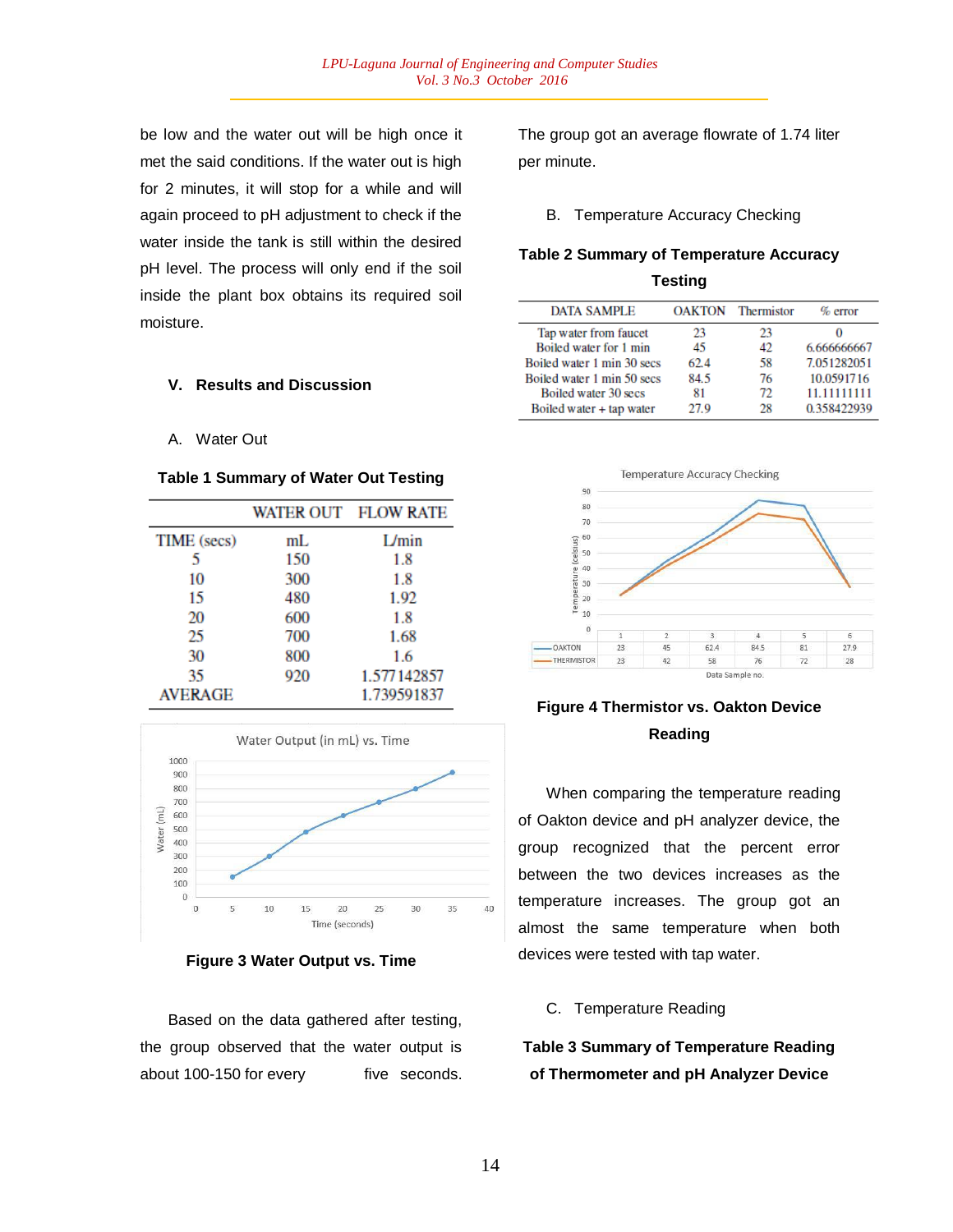| Test No. | Time Water Heater<br>is Submerged (sec.) | Thermistor<br>Reading | Thermometer<br>Reading (reference) |
|----------|------------------------------------------|-----------------------|------------------------------------|
|          |                                          | 36                    | 38                                 |
| 2        | 10                                       | 36                    | 38                                 |
| 3        | 15                                       | 38                    | 39                                 |
|          | 20                                       | 39                    | 40                                 |
| 5        | 25                                       | 40                    | 41                                 |
| 6        | 30                                       | 42                    | 42                                 |
|          | 35                                       | 45                    | 46                                 |
| 8        | 40                                       | 48                    | 48                                 |
| 9        | 45                                       | 50                    | 51                                 |
| 10       | 50                                       | 52                    | 52                                 |





# **Figure 5 Thermometer vs. pH Analyzer Device**

The table shows that the thermistor reading and thermometer reading have a small dissimilarity with each other. It is also shown in the diagram that the error between the two decreases as the temperature increases.

D. Data for pH Up and pH Down Effect on Plant Samples

The group used a mixture of 1250 mL of water and 30 cc vinegar to increase the pH of water and a mixture of 1250 mL of water and 30 cc soda otherwise. The pH reading of the former is 8.04 while the reading of the latter is 4. Both of these solutions are then applied to separate plant samples for 4 consecutive days and pictures of data are shown below

Day 1

Both of the pot shows no sign of Pechay growing in it the pot with the blue flag represents the pot that used basic solution and pot with the red flag represents the pot that uses acidic solution



**Figure 6 Pechay at Day 1**

#### Day 4

The pot with acidic solution as its water sample shows a lot of pechay plants that are growing in its pot compared to the pot with basic solution. During the other day the difference between the pechay plants that are growing on both pots are slim to none but during the  $4<sup>th</sup>$  day it is very noticeable that the pot with acidic solution have greater seeds that have already grown when compared to the other pot sample.



**Figure 7 Pechay at Day 4**

The length of the sprouts for both pots are also measured and it is confirmed that pechay plants grow well with water samples that are treated in the range of a more acidic pH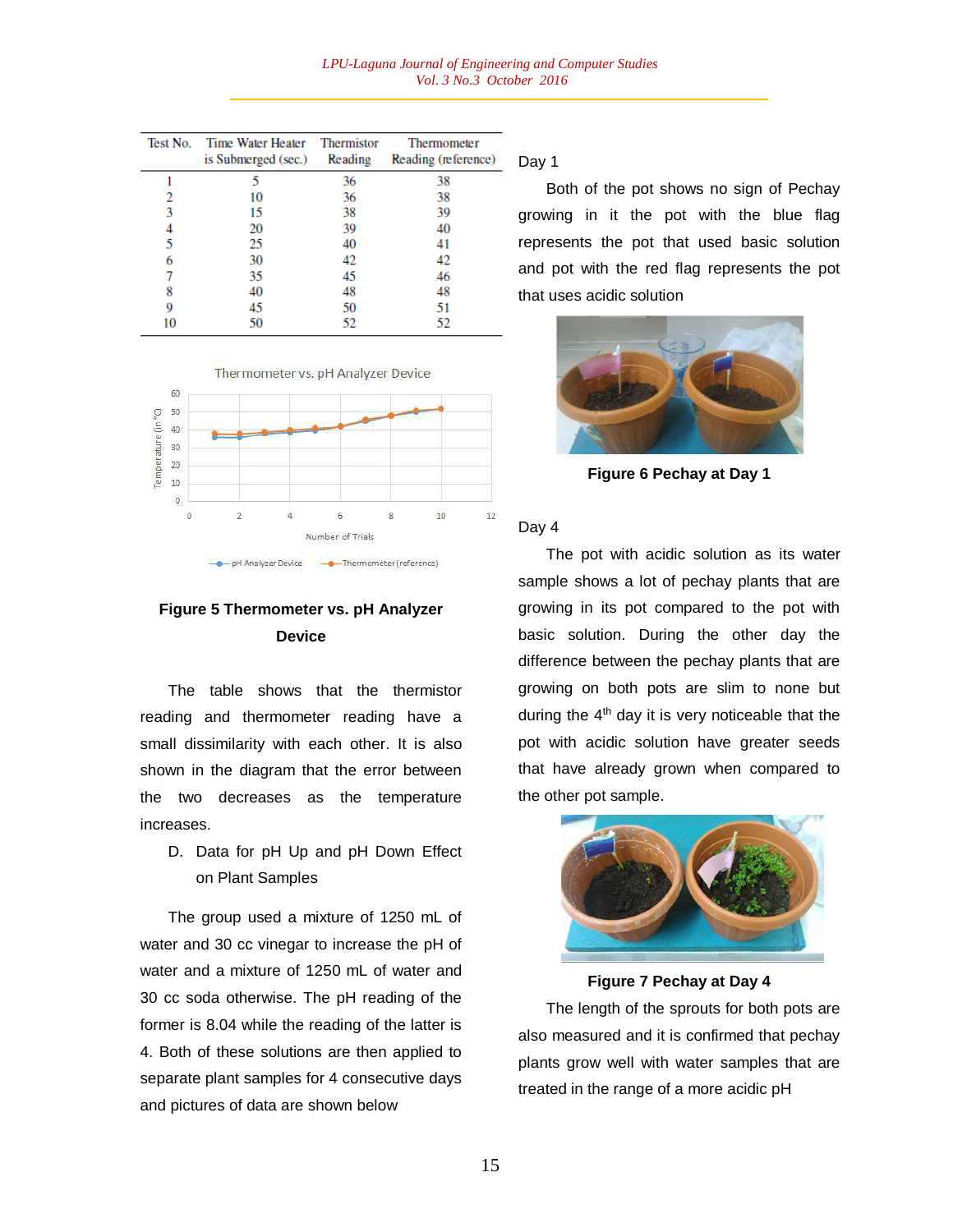

#### **Figure 8 Acidic Solution vs. Basic Solution**

At the end of testing the group was able to confirm that pechay based from its ideal pH range of  $5.4 - 6.7$  which Is on the acidic state is more likely to grow faster if the water to be used for watering it is on the more acidic side compared to a water sample that is on it basic state. The data shown beforehand could fully support the observations.

## E. State Test

In this state test, the water pump should only be high when the pH value reading is around 5.4-6.7.

**Table 4 State Diagram Using pH Value of 7.8**

|                    |       |          |             |                  | <b>STATE</b> |                   |
|--------------------|-------|----------|-------------|------------------|--------------|-------------------|
| <b>Water Level</b> | Temp. | pH Value | Solenoid 1  | Solenoid 2       | Solenoid 3   | <b>Water Pump</b> |
| 25                 | 23    | 7.8      | HIGH        | LOW              | HIGH         | LOW               |
| 24                 | 23    | 7.82     | HIGH        | LOW              | HIGH         | LOW               |
| 23                 | 23    | 7.82     | HIGH        | LOW              | HIGH         | LOW               |
| 22                 | 23    | 7.81     | LOW         | LOW              | HIGH         | LOW               |
| 21                 | 23    | 7.82     | HIGH        | LOW              | HIGH         | LOW               |
| 20                 | 23    | 7.82     | <b>HIGH</b> | LOW              | <b>HIGH</b>  | LOW               |
| 19                 | 23    | 7.82     | LOW         | LOW              | HIGH         | LOW               |
| 18                 | 23    | 7.82     | LOW         | LOW              | HIGH         | LOW               |
| 17                 | 23    | 7.81     | LOW         | HIGH             | HIGH         | LOW               |
| 16                 | 23    | 7.81     | LOW         | LOW              | HIGH         | LOW               |
| 15                 | 23    | 7.81     | LOW         | LOW              | HIGH         | LOW               |
|                    |       |          |             |                  |              |                   |
|                    |       |          | Solenoid 1  | Water In         |              |                   |
|                    |       |          | Solenoid 2  | pH Up            |              |                   |
|                    |       |          | Solenoid 3  | pH Down          |              |                   |
|                    |       |          | Pump        | <b>Water Out</b> |              |                   |

# As expected, solenoid 3 and water pump would be high and low respectively because the pH value is higher than the threshold set.

There were a couple of deviations for solenoids 1 and 2 where error lies in water level measurement and pH value sudden change.

#### F. pH Accuracy



#### **Figure 9 Oakton vs. pH Analyzer Device**

## **Table 5 Summary of pH Accuracy Testing**

| Sample No.                   |             | pH Value of Oakton pH Value (Device) |             |
|------------------------------|-------------|--------------------------------------|-------------|
|                              | (reference) |                                      |             |
| 1                            | 8.68        | 8.49                                 | 2.188940092 |
| 2                            | 8.69        | 8.61                                 | 0.920598389 |
| 3                            | 8.7         | 8.6                                  | 1.149425287 |
| 4                            | 7.43        | 7.13                                 | 4.037685061 |
| 5                            | 7.25        | 7.12                                 | 1.793103448 |
| 6                            | 7.24        | 7.14                                 | 1.38121547  |
| 7                            | 7.24        | 7.13                                 | 1.519337017 |
| 8                            | 7.12        | 7.04                                 | 1.123595506 |
| 9                            | 7.18        | 7.1                                  | 1.114206128 |
| 10                           | 7.26        | 7.09                                 | 2.341597796 |
| 11                           | 7.21        | 7.08                                 | 1.803051318 |
| 12                           | 7.25        | 7.09                                 | 2.206896552 |
| 13                           | 7.22        | 7.06                                 | 2.216066482 |
| 14                           | 7.21        | 7.08                                 | 1.803051318 |
| 15                           | 7.21        | 7.06                                 | 2.080443828 |
| 16                           | 7.21        | 7.12                                 | 1.248266297 |
| 17                           | 7.21        | 7.13                                 | 1.109570042 |
| 18                           | 7.16        | 7.05                                 | 1.536312849 |
| 19                           | 7.18        | 7.11                                 | 0.974930362 |
| 20                           | 7.19        | 7.1                                  | 1.251738526 |
| 21                           | 7.2         | 7.09                                 | 1.527777778 |
| 22                           | 7.19        | 7.13                                 | 0.83449235  |
| 23                           | 7.2         | 7.12                                 | 1.111111111 |
| 24                           | 7.2         | 7.12                                 | 1.111111111 |
| 25                           | 7.21        | 7.08                                 | 1.803051318 |
| 26                           | 7.14        | 7.11                                 | 0.420168067 |
| 27                           | 7.19        | 7.1                                  | 1.251738526 |
| 28                           | 7.2         | 7.05                                 | 2.083333333 |
| 29                           | 7.2         | 7.09                                 | 1.527777778 |
| 30                           | 7.05        | 6.95                                 | 1.418439716 |
| <b>Average Percent Error</b> |             |                                      | 1.562967762 |

#### G. Settling Time with Mixer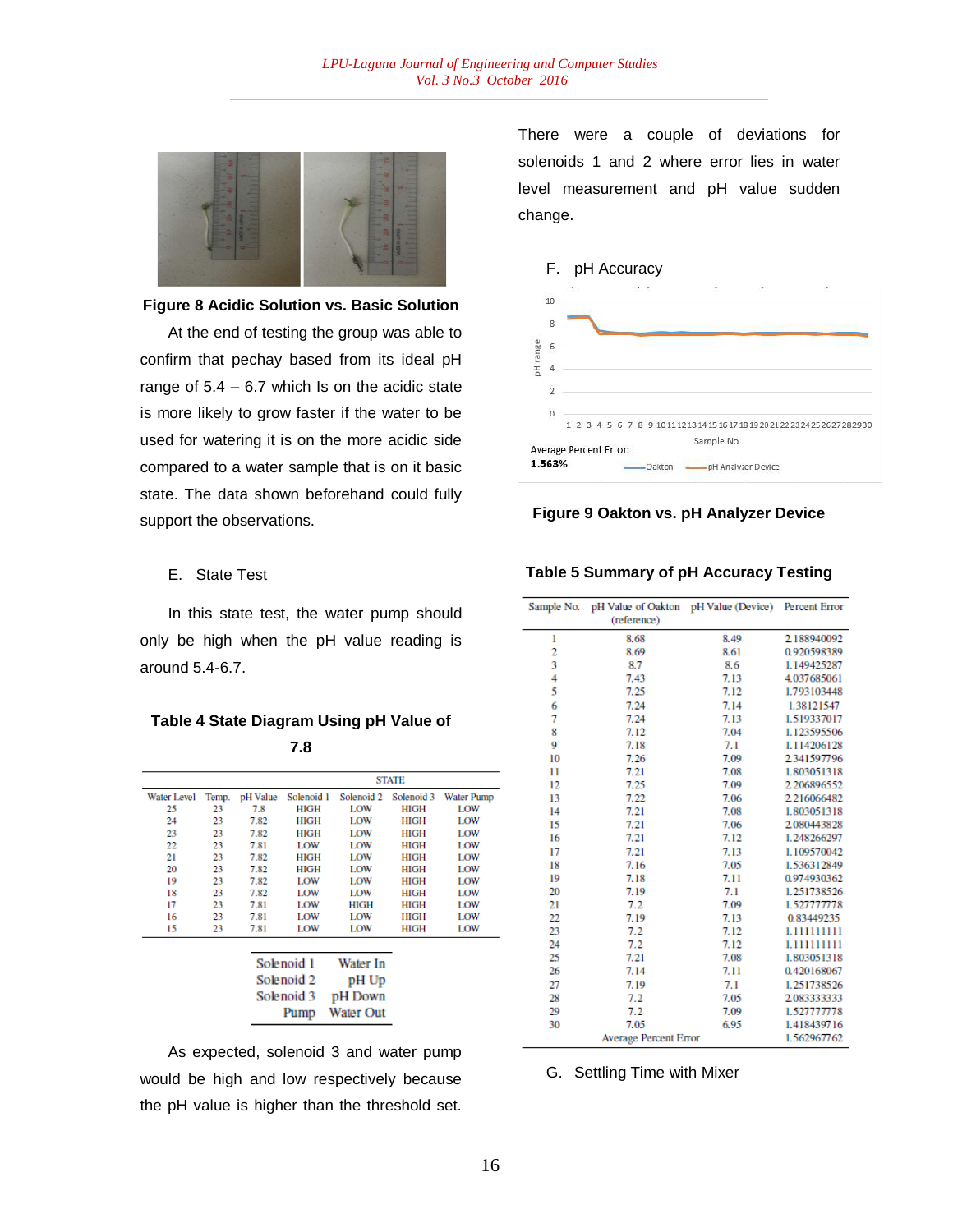#### **Table 6 Summary of Testing with Mixer**

|          | Target pH range $= 5 - 6.5$ |                 |      |                                |          |
|----------|-----------------------------|-----------------|------|--------------------------------|----------|
| Test No. | Reagent                     | Amt. of Reagent |      | Starting pH Ave. Settling Time | Final pH |
|          | Vinegar                     | 15mL            | 8.67 | 30 seconds                     | 7.65     |
| 2        | Vinegar                     | 15mL            | 7.65 | 30 seconds                     | 5.86     |
| 3        | Vinegar                     | 15mL            | 5.86 | 30 seconds                     | 4.74     |
| 4        | <b>Baking Soda</b>          | 15mL            | 4.74 | 30 seconds                     | 5.47     |
| 5        | <b>Baking Soda</b>          | 15mL            | 5.47 | 30 seconds                     | 6.15     |
| 6        | <b>Baking Soda</b>          | 15mL            | 6.15 | 30 seconds                     | 6.64     |



**Figure 10 Settling Time with Mixer**

# **Table 7 Summary of Comparison of Final pH Reading**

|   |      | Test No. Final pH reading with mixer Final pH reading without mixer |
|---|------|---------------------------------------------------------------------|
|   | 6.29 | 7.65                                                                |
| 2 | 4.78 | 5.86                                                                |
| 3 | 4.22 | 4.74                                                                |
| 4 | 5.69 | 5.47                                                                |
| 5 | 6.15 | 6.15                                                                |
| 6 | 6.99 | 6.64                                                                |



# **Figure 11 Comparison of Mixer Implementation**

The tests conducted proved that the mixer circuit designed by the group helped in the dispersion of the reagent. It is shown in the

graph that the desired pH level of water is obtained more rapidly when the mixer is present at the system.

#### H. Pechay Cultivation

The Pechay seeds were planted 4cm away from each other. The sticks serve as the marker of where the seeds were planted.



**Figure 13 Planting of Pechay Seeds**

The group originally planted 11 Pechay seedlings but only 9 were able to grow properly. The group thinks that lack of enough space is the reason why some of the seedlings died.



**Figure 14 Cultivated Pechay Leaves**